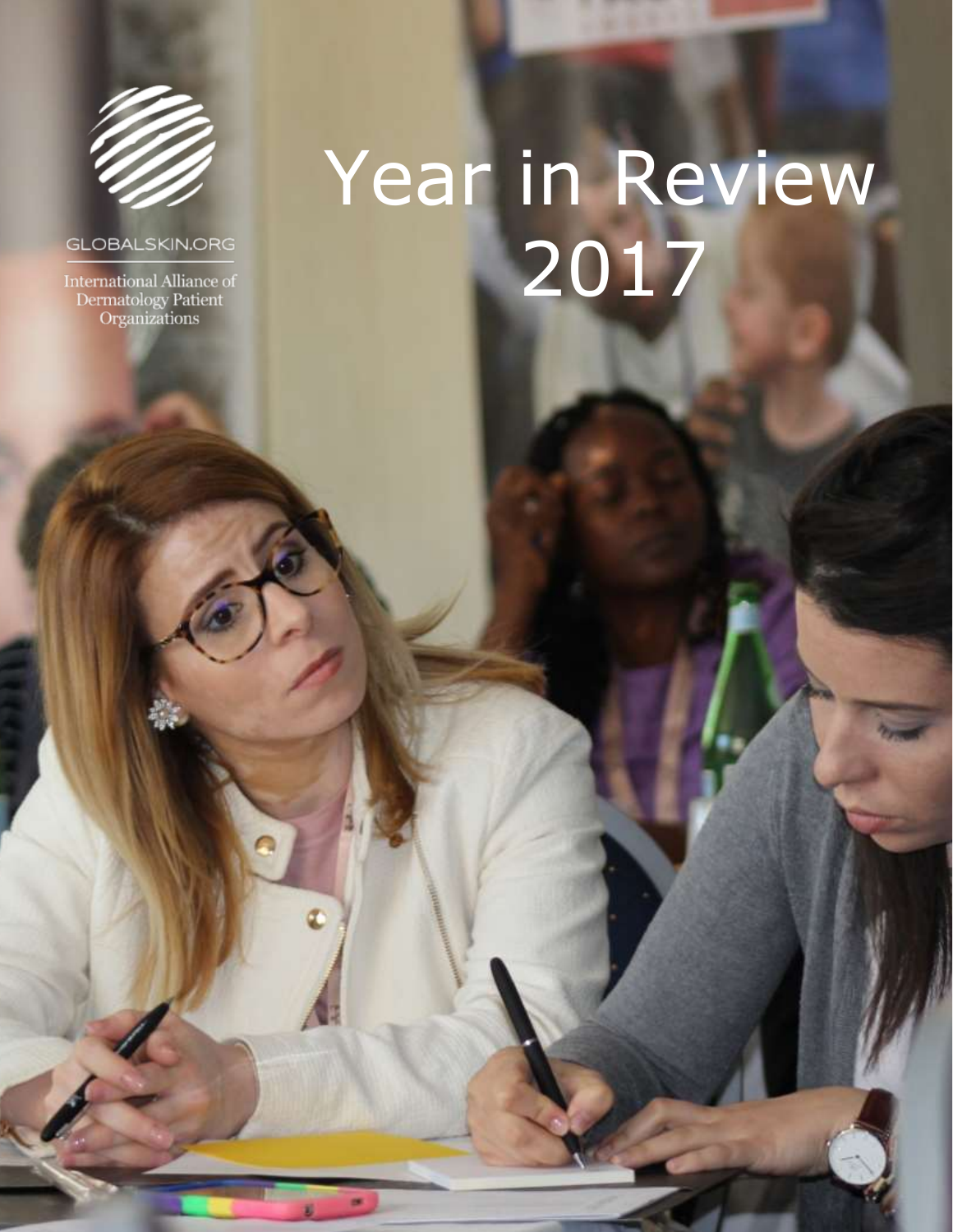# **Background**

People living with dermatological conditions face stigma, shame and other psychosocial challenges in addition to the physical symptoms of their disease. For many patients, this is a lifelong burden. And in many cultures, this can have devastating social impacts. This simply needs to change.

The International Alliance of Dermatology Patient Organizations (IADPO – also known as GlobalSkin) is uniquely positioned to play a leadership role because it serves patient organizations across the full spectrum of dermatological diseases around the world. IADPO is a unique global alliance that is committed to improving the lives of dermatology patients worldwide through research, advocacy and support. IADPO, along with the its members and other dermatology stakeholders, is building a global movement to validate that skin diseases truly impact those with them.

Throughout 2017, IADPO has made significant progress in implementing its highly focused strategic plan centred on research, advocacy and support.

Meet IADPO's [Board](https://globalskin.org/about-us/board-of-directors) and [staff](https://globalskin.org/about-us/staff) and find out more about the organization at [www.globalskin.org.](http://www.globalskin.org/)

#### **Building the Movement**

As of November 2017, IADPO has brought together 77 members from 34 countries, representing 25 disease areas (see IADPO's [website\)](http://globalskin.org/membership/member-list).

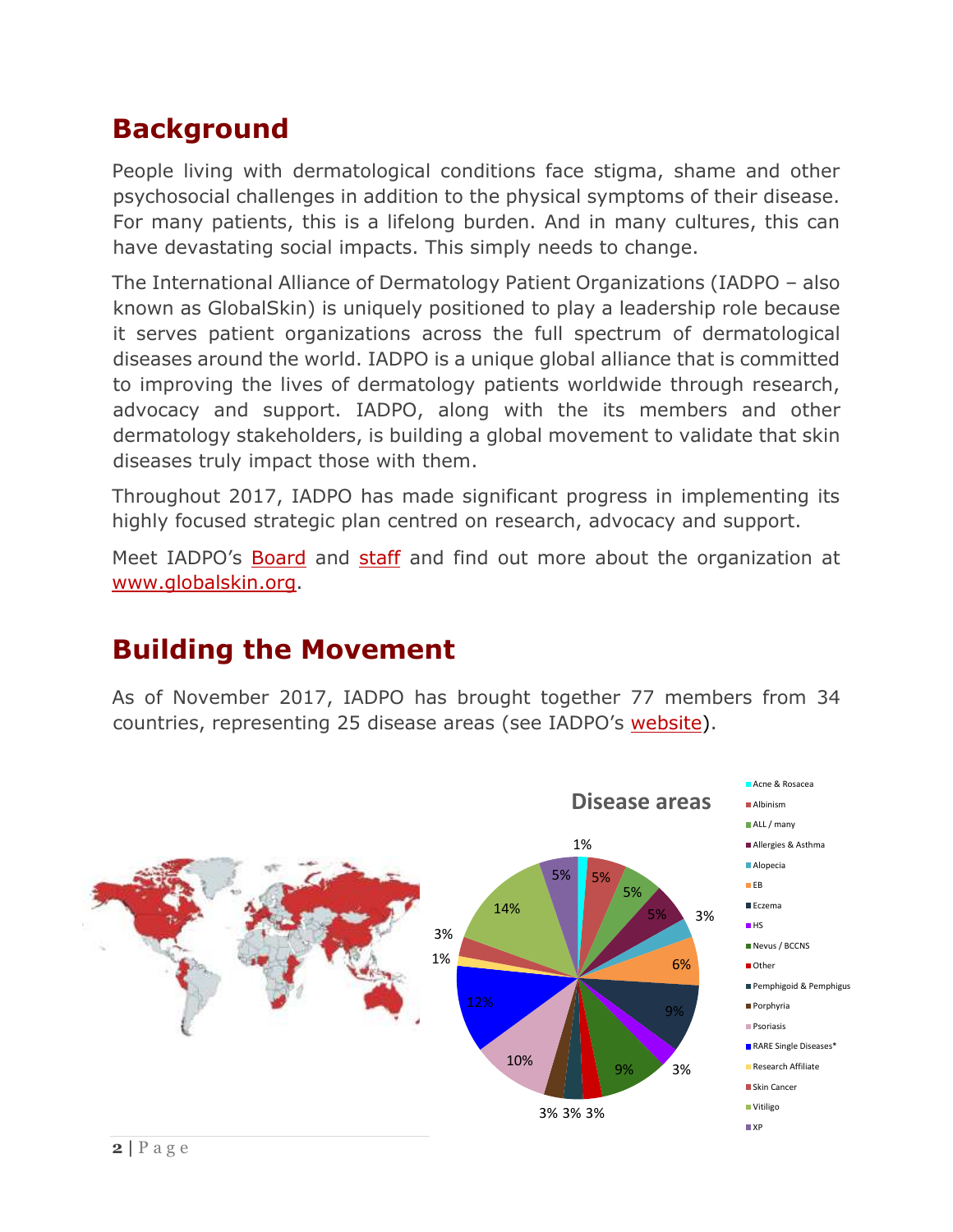This represents year over year membership growth of 114%. In a year over year comparison, the number of countries IADPO now represents has grown by 94%.



IADPO supported the dermatology patient leader community in 2017 as follows:

- In January, IADPO held its first members-only town hall discussion which attracted 15 patient leaders from around the world. Online networking and interaction is important to our members as many of them have not historically had many opportunities to share their challenges and views with other patient leaders face-to-face. Organizational development strategies, challenges with web site design and the need for a mentorship support program were key topics.
- IADPO hosted two e-learning sessions for members – one on building effective websites and the other on patient advocacy.
- IADPO is helping its members to connect with each other through a new mentorship initiative. Members who have skills to share or who are looking for help are matched with each other through our members-only website.
- IADPO hosted two Skin Matters receptions in 2017 ─ one at the American Academy of Dermatology (AAD) Annual Meeting in March and one at the European Academy of Dermatology and Venerology (EADV) Congress in September - bringing together patient leaders, physicians, researchers and industry.

*Photos from Skin Matters Reception (AAD):*

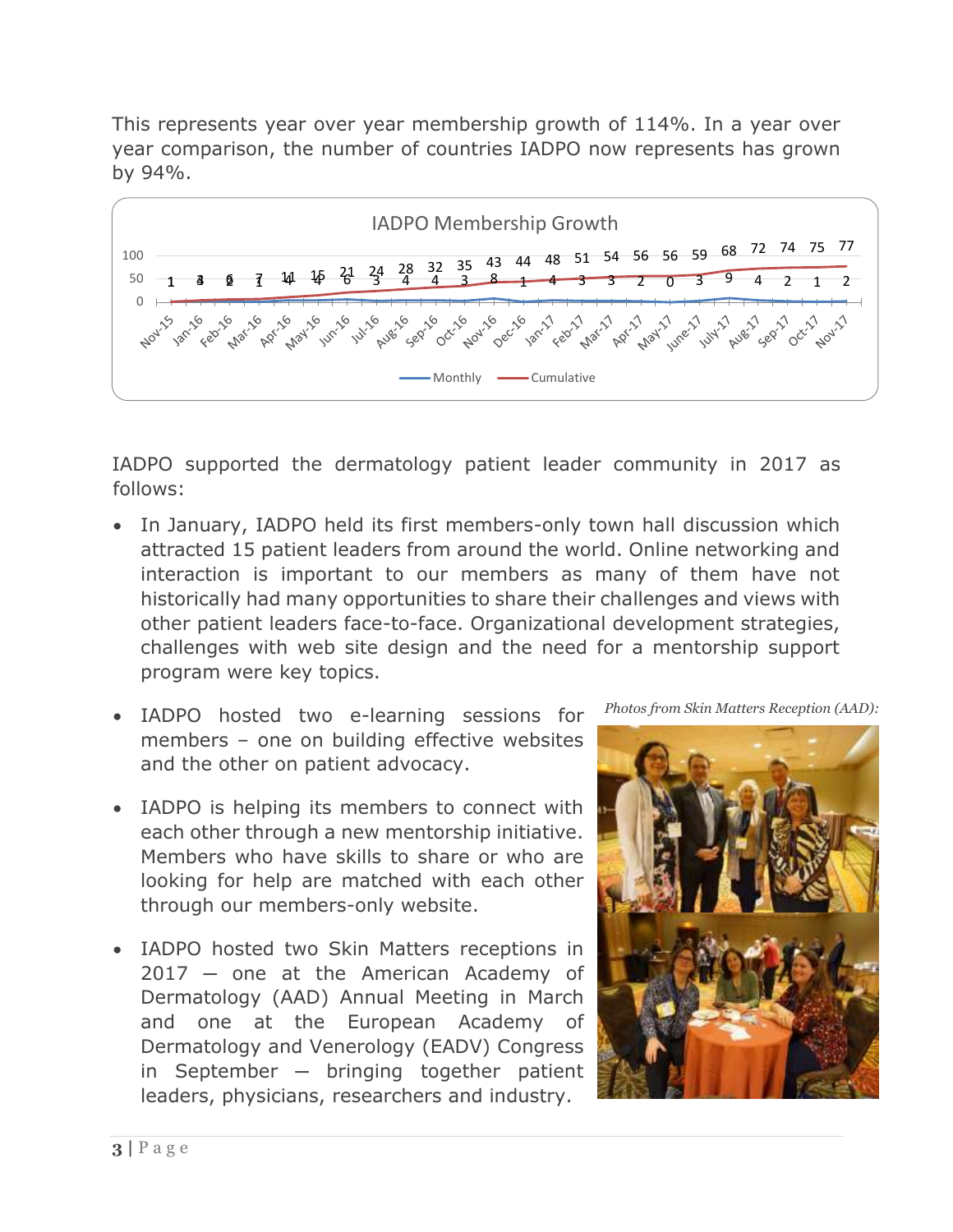### *GlobalSkin 2017* **Conference**

IADPO was pleased to bring together a very diverse group of dermatology patient leaders from around the world representing a significant number of disease areas at its *GlobalSkin 2017* Conference in Ferney-Voltaire in September.

The main objective of the Conference program was to provide patient leaders with real world tools, resources and case studies that will allow them to implement new best practices in their organizations once they returned home following the conference. There were many opportunities to network – a high priority for IADPO members – because they all have so much in common and so



much to share with each other. They all recognized that they are not alone in what they do each and every day to support their patients. Many new



mentoring relationships resulted from these interactions.

It was a very full [program](https://globalskin.org/program) which included workshops, IADPO's Annual General Meeting and a half-day Patient Perspectives Symposium.



IADPO is pleased to report a 100 per cent satisfaction rating among delegates in a post-event evaluation – of which 84 per cent of delegates responded that they benefited either more than expected or much more than expected!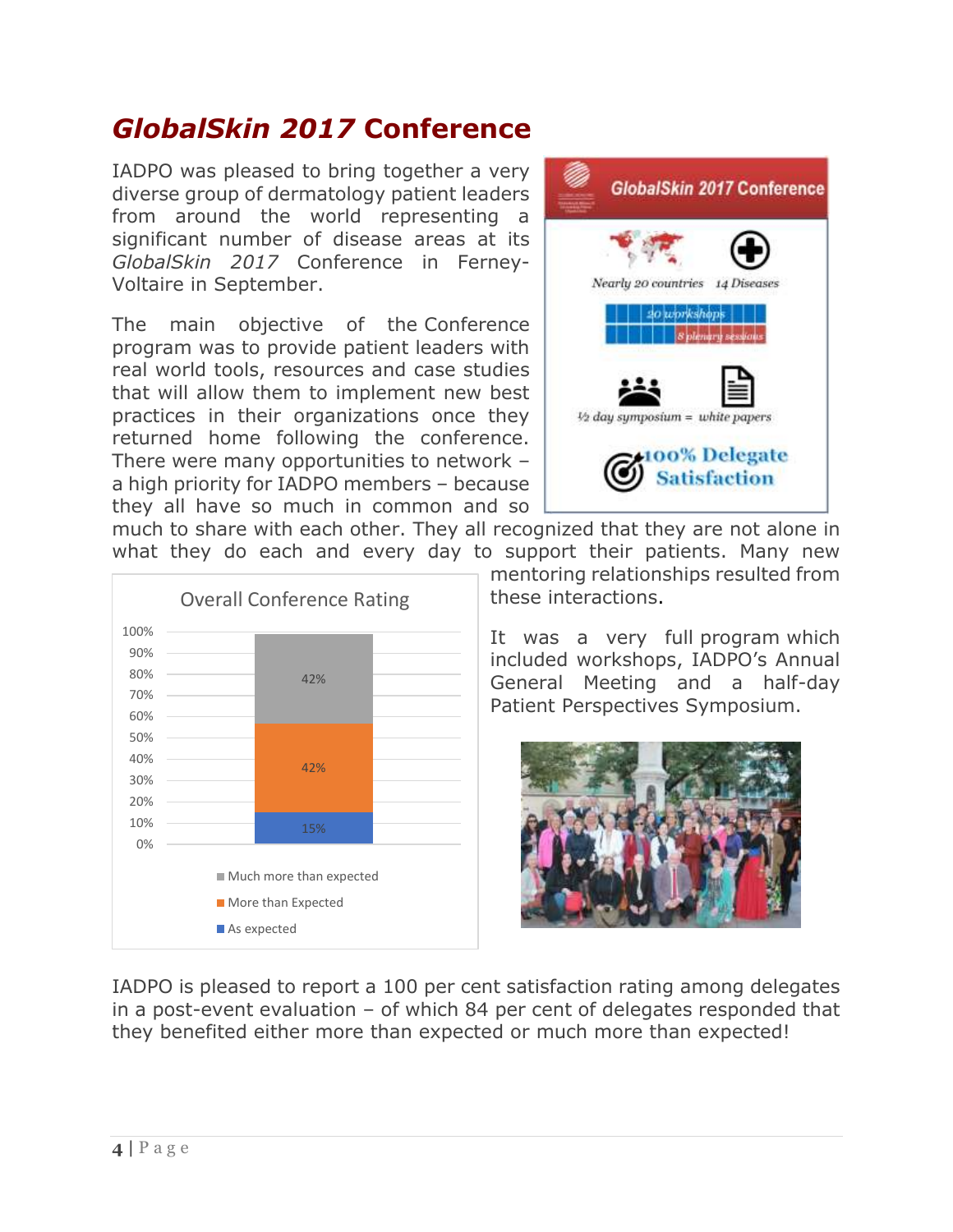

**Here is what some of the delegates had to say:**

**—***A truly life-changing experience. I am very excited and filled to the brim with encouragement and fuel for the future.*

*—I loved, loved, loved being able to attend. I will bring all of the information back to my board.*

*—I'm inspired to learn more about our commonalities and develop a plan to work together to raise awareness about ALL skin diseases.*

During the conference, IADPO hosted a unique Patient Perspectives Symposium where delegates were tasked with working together to share their valuable input on several key issues that impact them in supporting their patients.

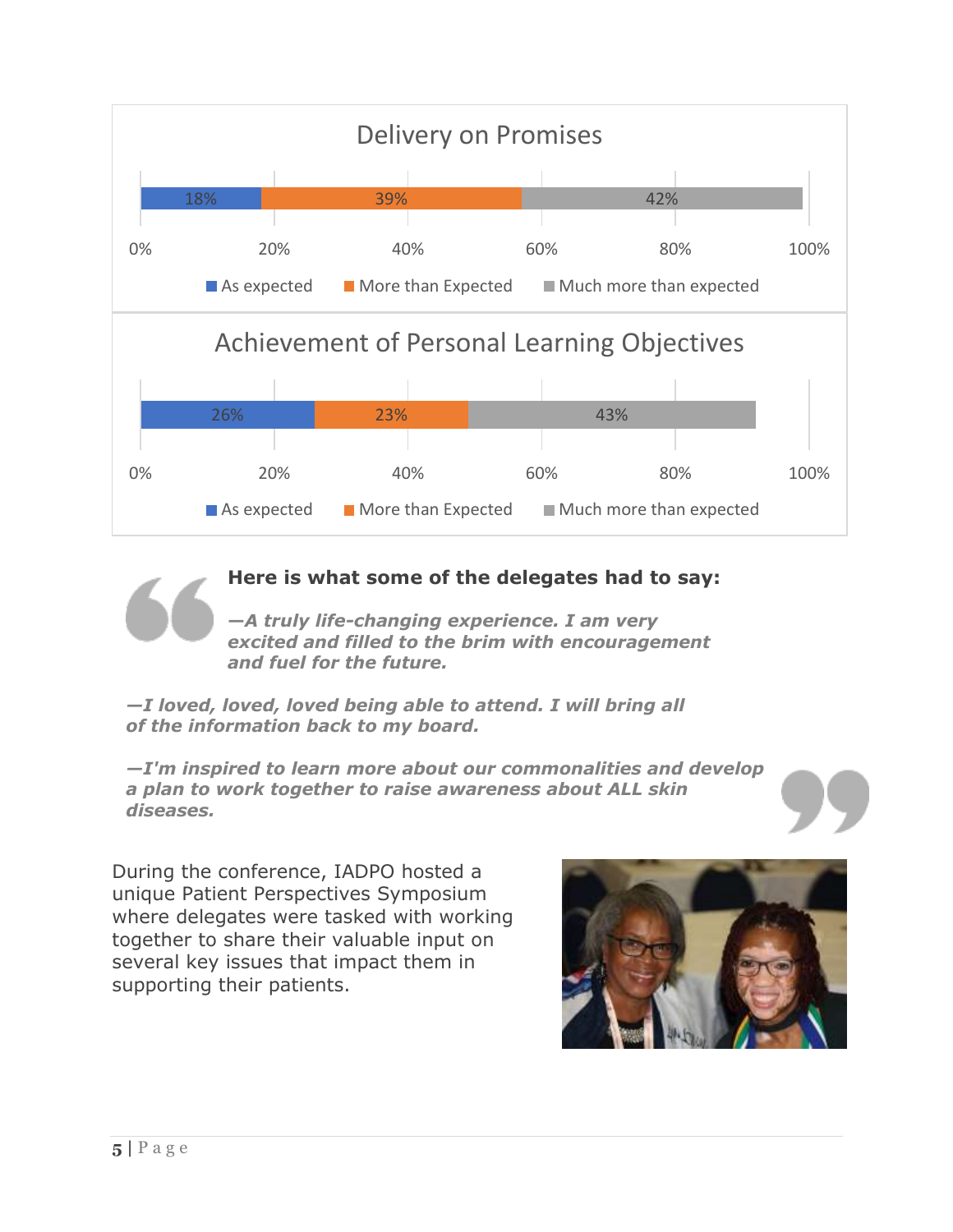IADPO will publish a series of discussion papers in early-2018 from the input received. Delegates' perspectives are therefore expected to continue to have a direct impact even after the conference has concluded. This is the first time that patient leaders from around the world, representing a host of dermatological diseases have had their collective opinions published.



This is but one of the ways that by working together, the GlobalSkin movement will change the way the world sees dermatological diseases.

![](_page_5_Picture_3.jpeg)

IADPO's GlobalSkin 2017 industry partners gave the conference top marks in a post-event survey with 83% rating the overall experience of being a conference partner as being above expectations and 88% rating their conference experience as above expectations. More in-depth feedback was also collected:

![](_page_5_Figure_5.jpeg)

Based on the survey results (below), IADPO expects most of its partners to be on board again for its 2019 conference in Italy.

![](_page_5_Figure_7.jpeg)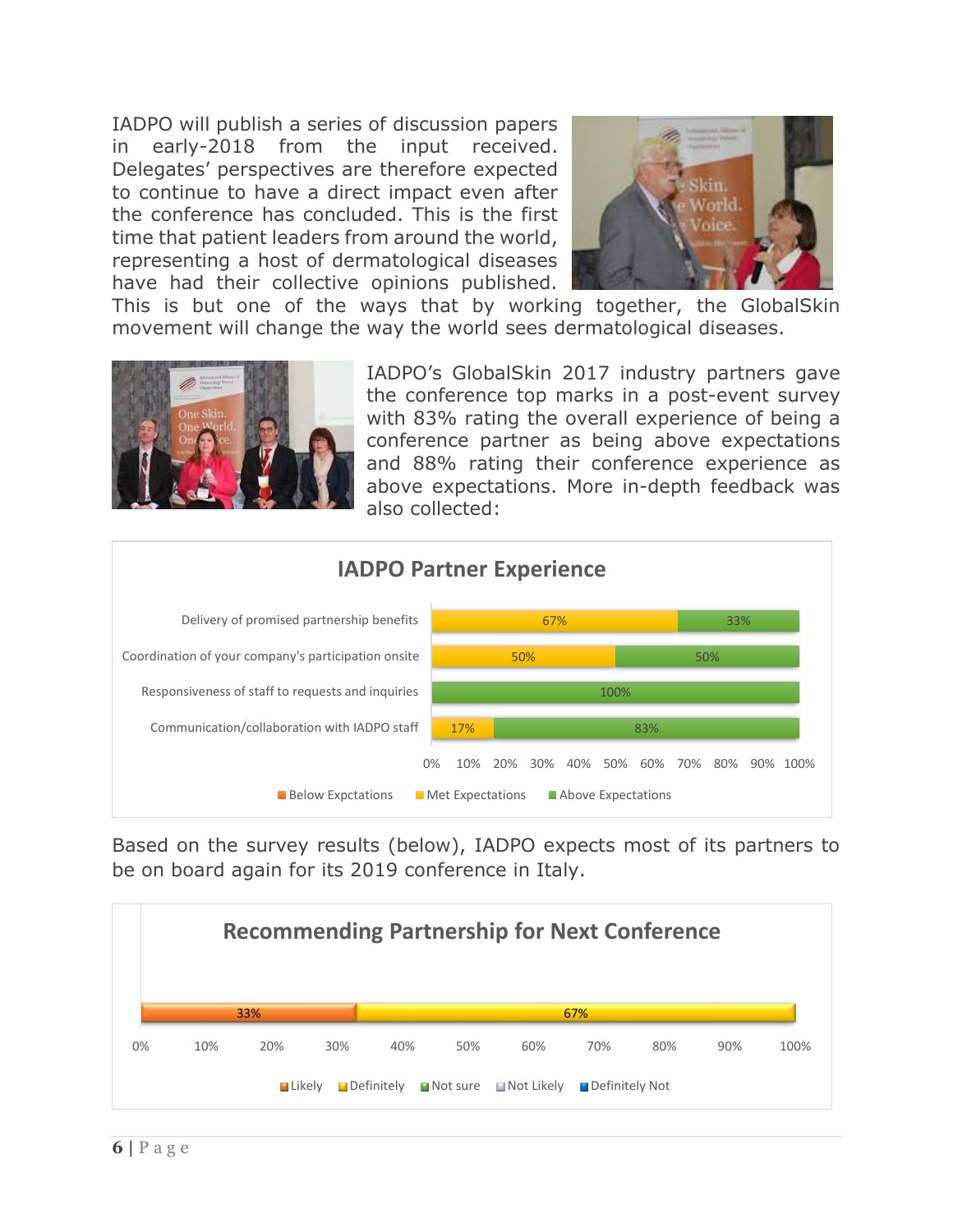# **Global Research on the Impact of Dermatological Diseases (GRIDD)**

The Global Research on the Impact of Dermatological Diseases (GRIDD) Research Team kick-off meeting took place in July in Hamburg, Germany, where the IADPO team and key researchers — Dr. Christine Bundy, Dr. Matthias Augustin and members of their team  $-$  met to Global Research on the Impact further develop the work plan, timelines and team roles for the project.

![](_page_6_Picture_2.jpeg)

of Dermatological Diseases

A second team meeting took place in September in Ferney-Voltaire, France and work is now complete on the methodology  $-$  a very significant milestone of the initial phases of this project.

Two important presentations on GRIDD took place in September. In a [scientific](https://globalskin.org/index.php?option=com_content&view=article&id=240:iadpo%E2%80%99s-scientific-session-at-the-eadv-congress&catid=8:events&utm_source=newsletter_110&utm_medium=email&utm_campaign=newsletter-q4-2017)  [session that IADPO co-organized](https://globalskin.org/index.php?option=com_content&view=article&id=240:iadpo%E2%80%99s-scientific-session-at-the-eadv-congress&catid=8:events&utm_source=newsletter_110&utm_medium=email&utm_campaign=newsletter-q4-2017) at the EADV Congress in Geneva, Dr. Augustin, our Board President Jean-Marie Meurant and our CEO Christine Janus presented on GRIDD.

![](_page_6_Picture_6.jpeg)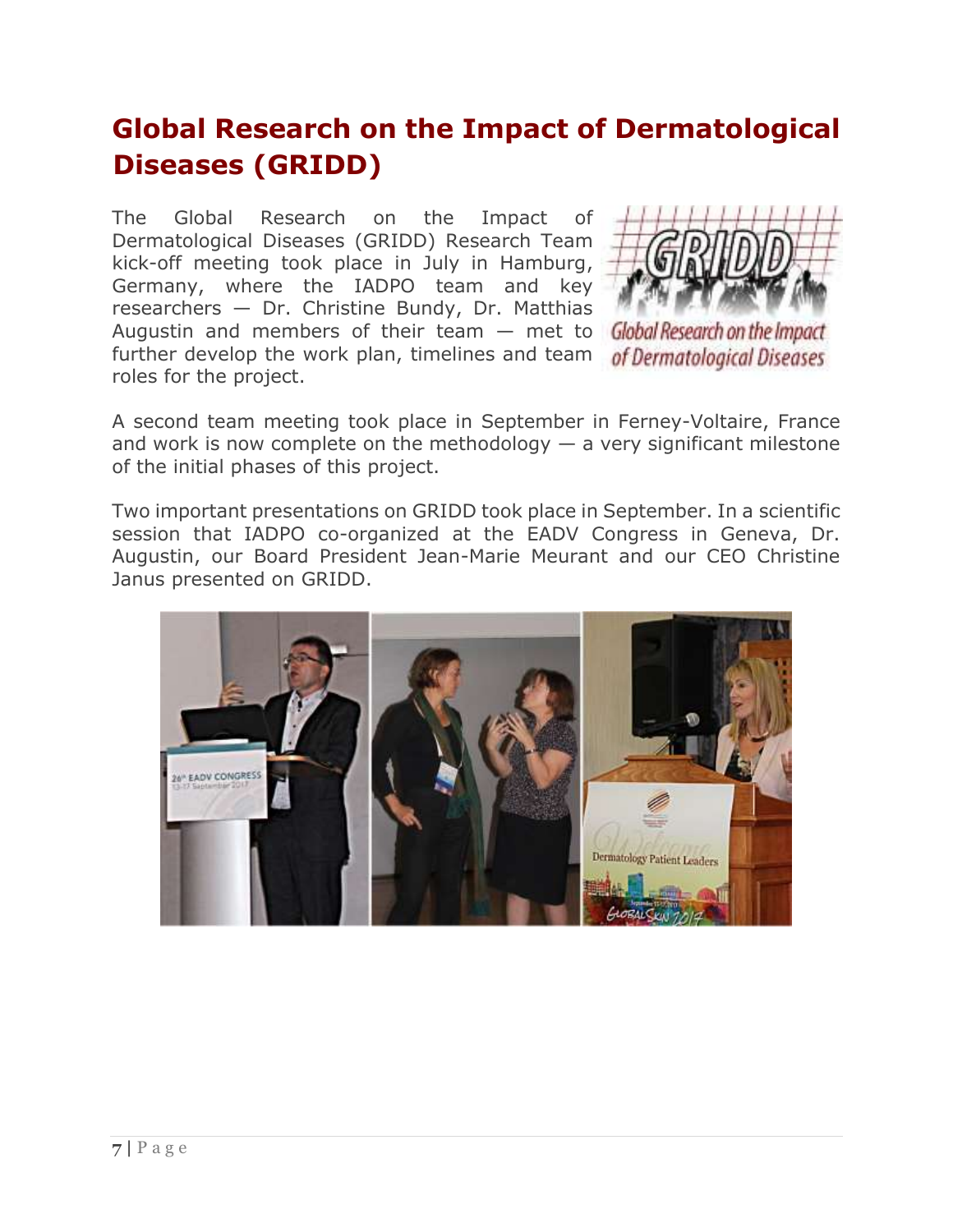### **Stakeholder Engagement**

IADPO has actively engaged with stakeholders in the dermatology community over the past year. Following is a synopsis of collaborations that have taken place:

![](_page_7_Picture_2.jpeg)

- IADPO's CEO Christine Janus had several formal meetings with officials at the World Health Organization (WHO) during the World Health Assembly in June. This served as an opportunity to discuss the GRIDD project and to pave the way for raising the profile for dermatological conditions.
- Dr. Cherian Varghese, Coordinator, Management of Non-Communicable Diseases at the WHO spoke at the GlobalSkin 2017 Conference.
- Christine Janus was invited to participate in the Person-Centred Medicine conference (May 2017) and made two presentations on IADPO's behalf - one on GRIDD and another on the importance of working with Patient organizations.

![](_page_7_Picture_6.jpeg)

- The Coalition of Skin Diseases (CSD) included IADPO on its March Annual General Meeting agenda by providing an opportunity for Christine Janus to speak about the power of a collective patient voice and the benefits of participating in our patient-driven research project, GRIDD.
- IADPO member Marc Yale invited Christine Janus to be a [guest speaker,](https://globalskin.org/news/44-newsletters/223-gridd-at-the-international-pemphigus-pemphigoid-foundation-conference?utm_source=newsletter_86&utm_medium=email&utm_campaign=newsletter-q3-2017&acm=363_86) sharing the innovative Global Research on Impact (GRIP) tool and rationale for GRIDD at their International Pemphigus & Pemphigoid Foundation Conference, in March in Lübeck, Germany.
- IADPO was proud to co-organize and co-host an official [scientific session at the](https://globalskin.org/8-events/240-iadpo%E2%80%99s-scientific-session-at-the-eadv-congress) EADV Congress in Geneva this past September. The session, *"Changing the Way the World Perceives Dermatology"*, was an innovative, interactive 90 minute dialogue session on the big challenges in dermatology – today and tomorrow.

![](_page_7_Picture_10.jpeg)

![](_page_7_Picture_11.jpeg)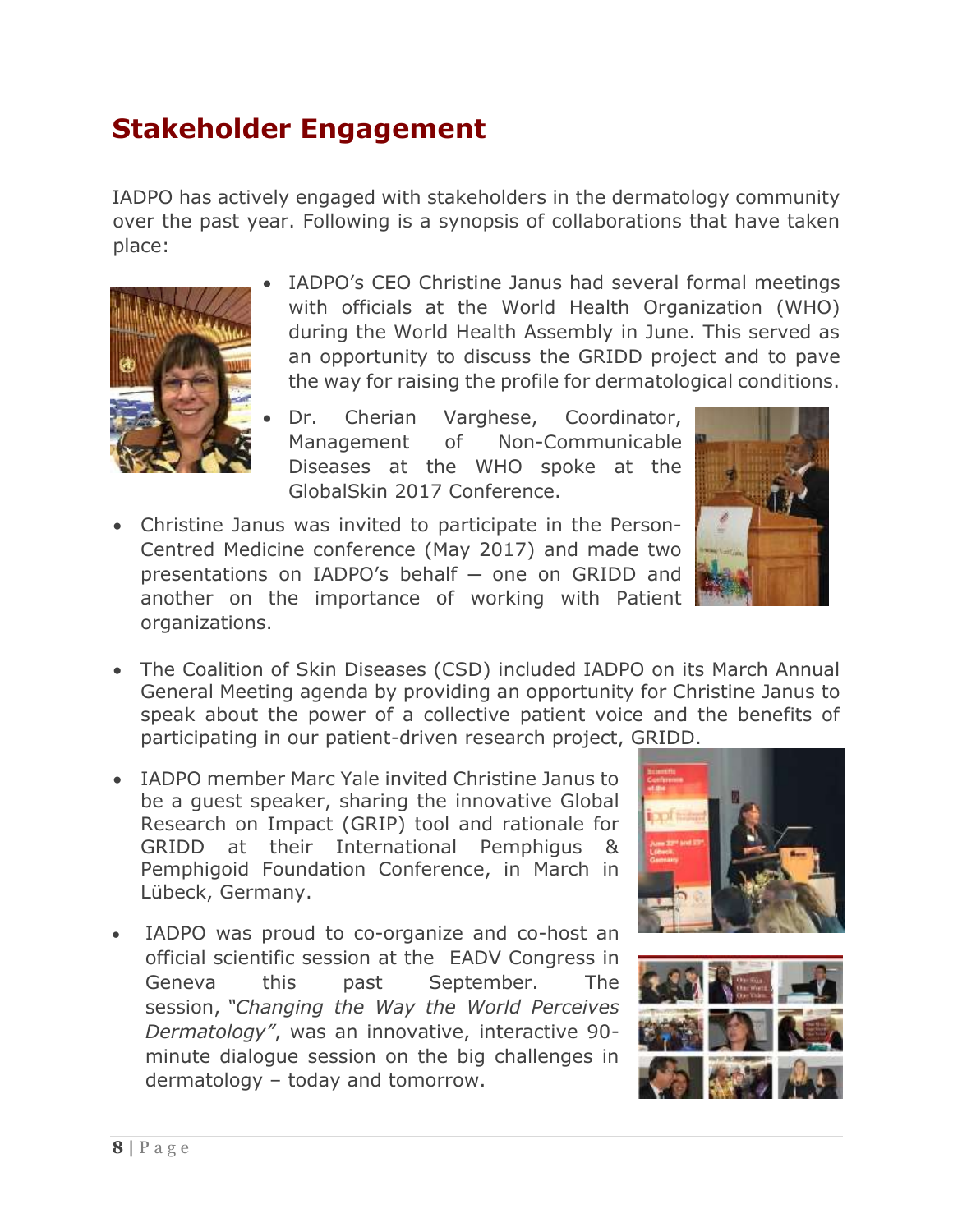# **Partnerships**

IADPO is grateful to industry partners for supporting its mission to improve the lives of those affected by dermatological disorders around the world. Their commitment and generosity has allowed IADPO to undertake many important initiatives this past year, which directly helps patient leaders and the patients they serve.

| <b>Founding Visionary Partners</b>     | LEO and Celgene                                                                                                       |
|----------------------------------------|-----------------------------------------------------------------------------------------------------------------------|
| 2017 Core Mission Partners             | LEO (Gold)<br>Sanofi Genzyme (Bronze)<br>Galderma (Contributor)                                                       |
| GlobalSkin 2017 Conference<br>Partners | LEO (Platinum)<br>Sanofi Genzyme & Regeneron (Bronze)<br>Galderma (Bronze)<br>Celgene (Bronze)<br>Novartis (Champion) |
| <b>GRIDD Partners</b>                  | Sanofi Genzyme & Regeneron (Contributor)<br>Galderma (Contributor)<br>Novartis (Supporter)                            |
| <b>Grant Contribution</b>              | AbbVie                                                                                                                |